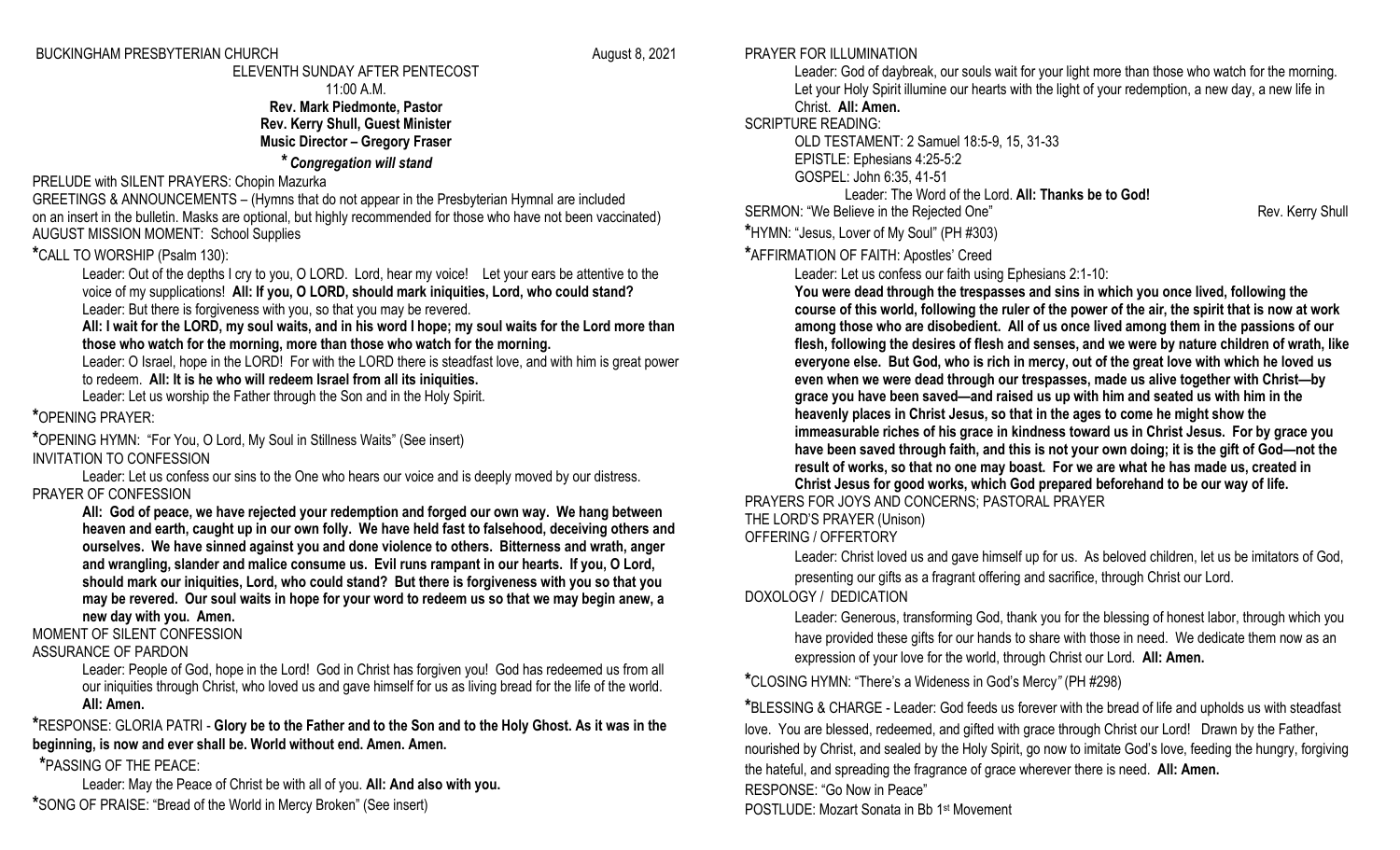|                                                                                                                       | <b>ANNUUNUEMENIS</b>                                                                                        |  |
|-----------------------------------------------------------------------------------------------------------------------|-------------------------------------------------------------------------------------------------------------|--|
| TODAY, August 8, 2021                                                                                                 | 11 <sup>th</sup> Sunday after Pentecost                                                                     |  |
|                                                                                                                       | Please welcome our guest minister, Rev. Kerry Shull. He is a retired pastor, having                         |  |
|                                                                                                                       | served the Ocean View and Frankford Churches. He and his wife Beverly live in Ocean                         |  |
|                                                                                                                       | View, DE.                                                                                                   |  |
| 9:00am                                                                                                                | <b>CONTEMPORARY Worship Service - Kortright Chapel</b>                                                      |  |
|                                                                                                                       | Kid's Church School                                                                                         |  |
| 11:00am                                                                                                               | <b>TRADITIONAL Worship Service - Sanctuary</b>                                                              |  |
| 4:00pm                                                                                                                | C.H.A.O.S. (Devotional Night) Wrong Destination - Genuine repentance and turning an                         |  |
|                                                                                                                       | area of your live around (Island Creamery Trip)                                                             |  |
|                                                                                                                       |                                                                                                             |  |
| <b>THIS WEEK: August 9-14, 2021</b>                                                                                   |                                                                                                             |  |
| Monday, Aug 9                                                                                                         | Share & Care 6:30pm                                                                                         |  |
| Tuesday, August 10                                                                                                    | Men's Breakfast at Rayne's Reef 8:30am - Bring a friend!                                                    |  |
| Wednesday, Aug 11                                                                                                     | Pastor Hrs. 10am-3pm; High School Youth 5:30-6:30pm                                                         |  |
| Friday, August 13                                                                                                     | Pastor hrs. 10am - Noon                                                                                     |  |
| <b>MARK YOUR CALENDARS</b>                                                                                            |                                                                                                             |  |
| Tue-Thu, Aug 17-19                                                                                                    | WYFS Summer Camp at BPC 9am - 4pm                                                                           |  |
| Sunday, August 22                                                                                                     | <b>CHAOS</b> Adult Night 4pm Adult Cornhole Competition and Cookout (Kids serve)                            |  |
| Sunday, August 29                                                                                                     | <b>CHAOS</b> Blessing of the Backpacks / Kids vs. Adult Games 4pm                                           |  |
| Sunday, September 5                                                                                                   | Holy Communion - Season of Peace begins                                                                     |  |
| Monday, September 6                                                                                                   | Labor Day - Church office closed                                                                            |  |
| Sunday, October 3                                                                                                     | World Communion Sunday (Peace & Global Witness Offering)                                                    |  |
|                                                                                                                       | SCHOOL SUPPLY GIVE AWAY for BUCKINGHAM ELEMENTERY - SUNDAY AUGUST 15 - 12:30-2:00 PM                        |  |
|                                                                                                                       | SMALL PARKING LOT In COOPERATION with BIKERS WITHOUT BORDERS and WORCESTER YOUTH &                          |  |
|                                                                                                                       | FAMILY: Many thanks to all who have donated school supplies this summer! Now we have a great opportunity to |  |
| invite children from our community to come and pick out what they need to start the school year right. In cooperation |                                                                                                             |  |
|                                                                                                                       | with partners Bikers Without Borders and Worcester Youth and Family, we will host a school supply give away |  |
| on August 15 from 12:30 to 2:00 PM. Students and their families will be invited to come, pick out the supplies they   |                                                                                                             |  |
| want and enjoy a hot dog lunch. (PLEASE NOTE: The small parking lot will be blocked off that day for the give-away    |                                                                                                             |  |
| so please plan accordingly.) To pull this off we will need all hands on-deck. We hope to get set up before and after  |                                                                                                             |  |
| the 9AM service. We will need help then starting at noon to greet the kids, help cook and serve lunch, and tear       |                                                                                                             |  |
| down after the event. Please let Lindsay know of your interest and availability to help. Let's come together to help  |                                                                                                             |  |
| our children succeed with what they need for school in 2021-22!                                                       |                                                                                                             |  |
|                                                                                                                       |                                                                                                             |  |
| Stewardship: Sunday, July 25, 2021                                                                                    |                                                                                                             |  |
|                                                                                                                       | Mookly Civing: CGE7: Dogoon Eund: CQE 00                                                                    |  |

**ANNOUNCEMENTS**

**Weekly Giving:** \$657; Deacon Fund: \$85.00 **Weekly Attendance:** 29 **Stewardship**: Sunday, August 1, 2021 **Weekly Giving:** \$3,654.00 Deacon Fund: \$85.00 Cemetery: \$250.00 Fred Moore Memorial: \$100.00 **Weekly Attendance:** 39

#### **ANNOUNCEMENTS**

| TODAY, August 8, 2021               | 11 <sup>th</sup> Sunday after Pentecost                                                                          |  |
|-------------------------------------|------------------------------------------------------------------------------------------------------------------|--|
|                                     | Please welcome our guest minister, Rev. Kerry Shull. He is a retired pastor,                                     |  |
|                                     | having served the Ocean View and Frankford Churches. He and his wife Beverly                                     |  |
|                                     | live in Ocean View, DE.                                                                                          |  |
| 9:00am                              | <b>CONTEMPORARY Worship Service - Kortright Chapel</b>                                                           |  |
|                                     | Kid's Church School                                                                                              |  |
| 11:00am                             | <b>TRADITIONAL Worship Service - Sanctuary</b>                                                                   |  |
| 4:00pm                              | C.H.A.O.S. (Devotional Night) Wrong Destination – Genuine repentance and                                         |  |
|                                     | turning an area of your live around (Island Creamery Trip)                                                       |  |
| <b>THIS WEEK: August 9-14, 2021</b> |                                                                                                                  |  |
| Monday, Aug 9                       | Share & Care 6:30pm                                                                                              |  |
| Tuesday, August 10                  | Men's Breakfast at Rayne's Reef 8:30am - Bring a friend!                                                         |  |
| Wednesday, Aug 11                   | Pastor Hrs. 10am-3pm; High School Youth 5:30-6:30pm                                                              |  |
| Friday, August 13                   | Pastor hrs. 10am - Noon                                                                                          |  |
| <b>MARK YOUR CALENDARS</b>          |                                                                                                                  |  |
| Tue-Thu, Aug 17-19                  | WYFS Summer Camp at BPC 9am - 4pm                                                                                |  |
| Sunday, August 22                   | <b>CHAOS</b> Adult Night 4pm Adult Cornhole Competition and Cookout (Kids serve)                                 |  |
| Sunday, August 29                   | <b>CHAOS</b> Blessing of the Backpacks / Kids vs. Adult Games 4pm                                                |  |
| Sunday, September 5                 | Holy Communion - Season of Peace begins                                                                          |  |
| Monday, Sept 6                      | Labor Day - Church office closed                                                                                 |  |
| Sunday, October 3                   | World Communion Sunday (Peace & Global Witness Offering)                                                         |  |
|                                     | SCHOOL SUPPLY GIVE AWAY for BUCKINGHAM ELEMENTERY - SUNDAY AUGUST 15 - 12:30-2:00                                |  |
|                                     | PM SMALL PARKING LOT In COOPERATION with BIKERS WITHOUT BORDERS and WORCESTER                                    |  |
|                                     | YOUTH & FAMILY: Many thanks to all who have donated school supplies this summer! Now we have a                   |  |
|                                     | great opportunity to invite children from our community to come and pick out what they need to start the         |  |
|                                     | school year right. In cooperation with partners Bikers Without Borders and Worcester Youth and Family, we        |  |
|                                     | will host a school supply give away on August 15 from 12:30 to 2:00 PM. Students and their families will be      |  |
|                                     | invited to come, pick out the supplies they want and enjoy a hot dog lunch. (PLEASE NOTE: The small              |  |
|                                     | parking lot will be blocked off that day for the give-away so please plan accordingly.) To pull this off we will |  |
|                                     | need all hands on-deck. We hope to get set up before and after the 9AM service. We will need help then           |  |
|                                     | starting at noon to greet the kids, help cook and serve lunch, and tear down after the event. Please let         |  |

starting at noon to greet the kids, help cook and serve lunch, and tear down after the event. Ple Lindsay know of your interest and availability to help. Let's come together to help our children succeed with what they need for school in 2021-22!

Stewardship: Sunday, July 25, 2021

**Weekly Giving:** \$657; Deacon Fund: \$85.00 **Weekly Attendance:** 29 Stewardship: Sunday, August 1, 2021 **Weekly Giving:** \$3,654.00 Deacon Fund: \$85.00 Cemetery: \$250.00 Fred Moore Memorial: \$100.00 **Weekly Attendance:** 39